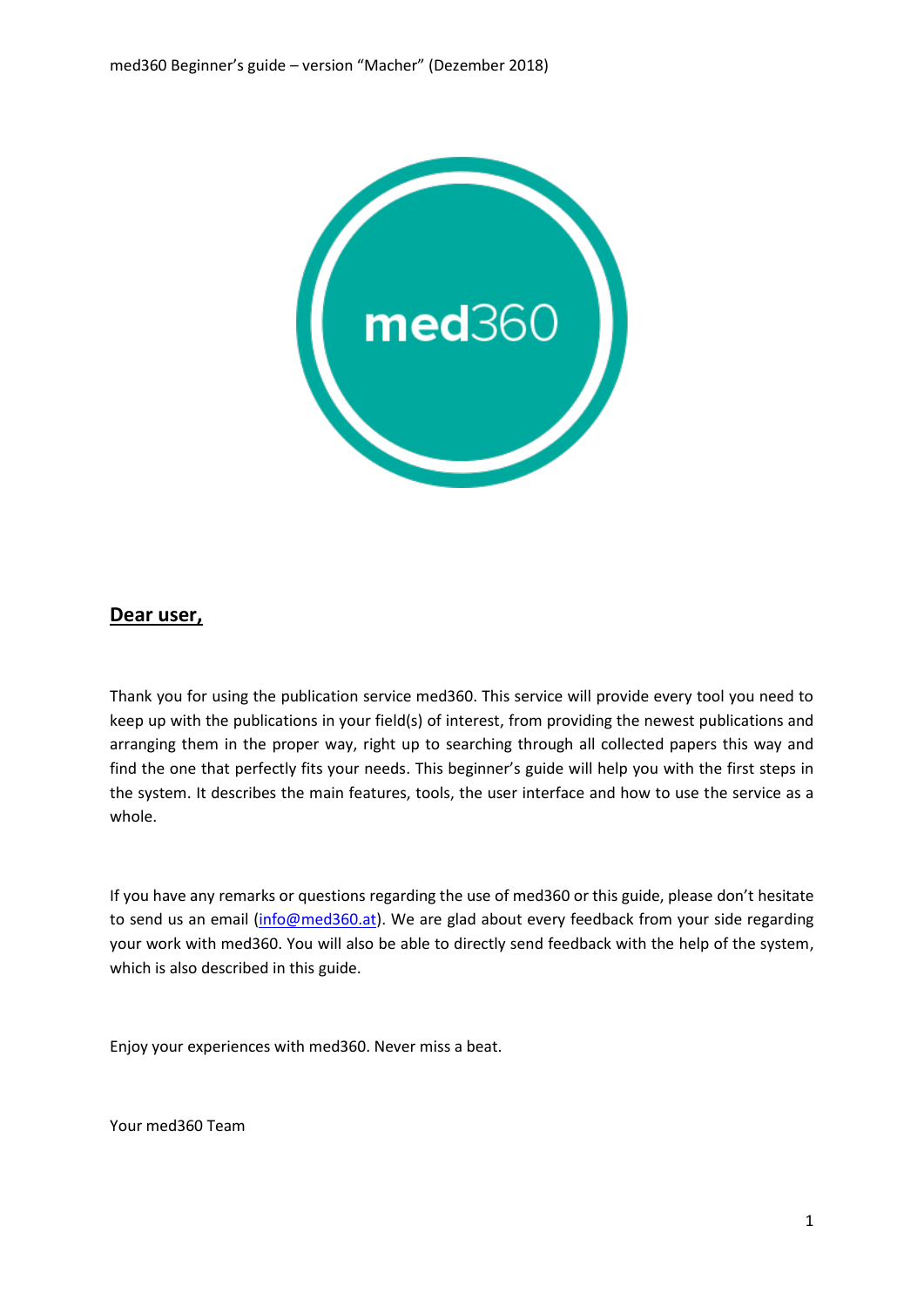## **Table of Content**

| Log In the contract of the contract of the contract of the contract of the contract of the contract of the contract of the contract of the contract of the contract of the contract of the contract of the contract of the con | 3              |
|--------------------------------------------------------------------------------------------------------------------------------------------------------------------------------------------------------------------------------|----------------|
|                                                                                                                                                                                                                                |                |
|                                                                                                                                                                                                                                | $\overline{7}$ |
|                                                                                                                                                                                                                                |                |
|                                                                                                                                                                                                                                |                |
| Main Window 12                                                                                                                                                                                                                 |                |
| Search 12                                                                                                                                                                                                                      |                |
|                                                                                                                                                                                                                                | 13             |
|                                                                                                                                                                                                                                | 15             |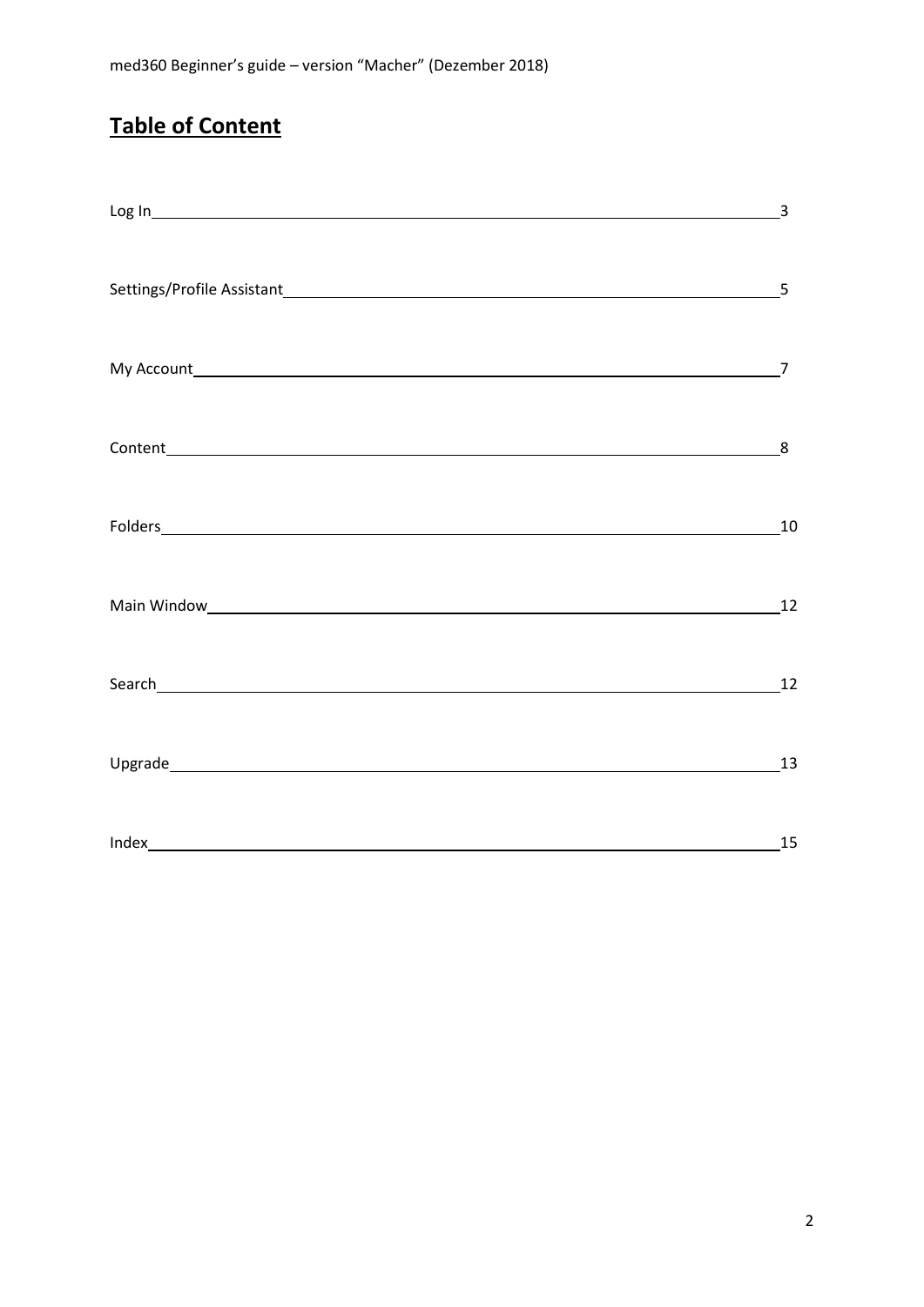## **Beginner's guide to med360**

Hello and welcome to the beginner's guide for med360, med360 - your personal update for medical knowledge!

After finishing your registration, you will be forwarded directly to the med360 service.

At the start, you will be introduced to the DSGVO related terms for med360. After that, there will be the "Profile Assistant", where you can set your field(s) of interest and specify your interests below. You can choose between "Keyword Based" or "Author Based" searching for your profile. After you filled in this form and pressed enter, you will see on the right side of the window how many publications have been released recently. If there were more than 1.000 publications, you have to be more specific about your interests. Of course you can specify more than one subcategory in your field of interest. Just fill in other search specifications under "OR". All together there still have to be less than 1.000 publications listed for your search.

For example:

- Field of Interest: Malaria
- Specify your interests:
	- o Your Interest: Blood
		- Since there are more than 1.000 publications listed (1.030), the interests have to be more specified
	- o Your Interest: Disease
		- There are still more than 1.000 publications listed (285)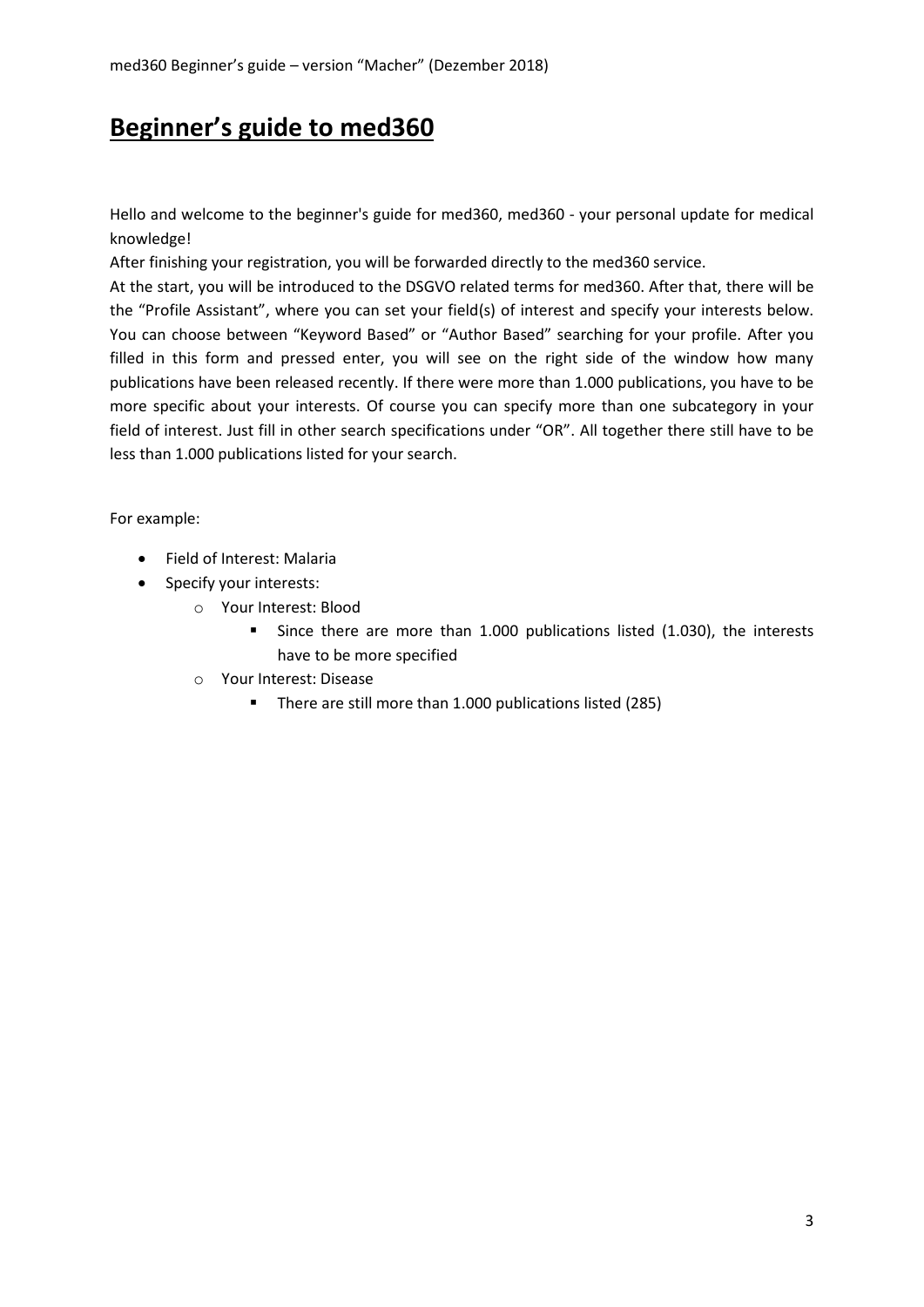## med360 Beginner's guide – version "Macher" (Dezember 2018)

| <b>*</b> Profile Assistant                                                                                                                 |                                                                                                                                                                                                                                                                                                                                         | Too many publications                                                                                                                                                                                                                                          |
|--------------------------------------------------------------------------------------------------------------------------------------------|-----------------------------------------------------------------------------------------------------------------------------------------------------------------------------------------------------------------------------------------------------------------------------------------------------------------------------------------|----------------------------------------------------------------------------------------------------------------------------------------------------------------------------------------------------------------------------------------------------------------|
| If you press SAVE you will get the latest<br>100 publications of your field of interest<br>Add Profile<br>Save<br>Cancel<br><b>Malaria</b> | There are two ways to get specific papers regarding your field of interest:<br>generate a keyword based profile (to define your specific field of interest)<br>or generate an author based profile (to get publications from known<br>r field of interest).<br>researchers in up<br><b>Keyword based</b><br>Author based<br>Profil name | <b>Preview Results</b><br>You would have missed 0 publications of your interest last<br>week.<br>The average number of publications per month: 1030<br>That's too much, please trim your monthly outcome (<<br>1000) by narrowing down your field of interest. |
|                                                                                                                                            | Malaria                                                                                                                                                                                                                                                                                                                                 | keep old publicationstream                                                                                                                                                                                                                                     |
|                                                                                                                                            | Specify your interests                                                                                                                                                                                                                                                                                                                  | get the 100 latest publications now<br>$\sqrt{ }$ include results for this profile in newsletter                                                                                                                                                               |
|                                                                                                                                            | <b>OR</b><br>Blood <b>x</b><br>Your Interest<br>Your Interest                                                                                                                                                                                                                                                                           | deving this takes a fe<br>Profile <sup>1</sup>                                                                                                                                                                                                                 |
|                                                                                                                                            |                                                                                                                                                                                                                                                                                                                                         |                                                                                                                                                                                                                                                                |
|                                                                                                                                            | Type in your interest and hit Enter                                                                                                                                                                                                                                                                                                     | Select the options for                                                                                                                                                                                                                                         |
|                                                                                                                                            | Please choose a color for your profile                                                                                                                                                                                                                                                                                                  | your upcoming stream                                                                                                                                                                                                                                           |
| <b>*</b> Profile Assistant                                                                                                                 |                                                                                                                                                                                                                                                                                                                                         |                                                                                                                                                                                                                                                                |
| If you press SAVE you will get the latest<br>100 publications of your field of interest<br>Add Profile<br>Cancel<br>Save                   | There are two ways to get specific papers regarding your field of interest:<br>generate a keyword based profile (to define your specific field of interest)<br>or generate an author based profile (to get publications from known<br>researchers in your field of interest).                                                           | <b>Preview Results</b>                                                                                                                                                                                                                                         |
|                                                                                                                                            | <b>Keyword based</b><br>Author based                                                                                                                                                                                                                                                                                                    | week.                                                                                                                                                                                                                                                          |
| <b>Malaria</b>                                                                                                                             | Profil name                                                                                                                                                                                                                                                                                                                             | The average number of publications per month: 28                                                                                                                                                                                                               |
|                                                                                                                                            | Malaria                                                                                                                                                                                                                                                                                                                                 | n include results for this profile in newsletter                                                                                                                                                                                                               |
|                                                                                                                                            | Specify your interests                                                                                                                                                                                                                                                                                                                  | You would have missed 0 publications of your interest last<br>Profile is remue.                                                                                                                                                                                |
|                                                                                                                                            | Blood *<br>Disease <b>x</b><br>Your Interest<br>0R                                                                                                                                                                                                                                                                                      |                                                                                                                                                                                                                                                                |
| Further specification: ~<br>Save now available                                                                                             | Your Interest                                                                                                                                                                                                                                                                                                                           |                                                                                                                                                                                                                                                                |
|                                                                                                                                            | Type in your interest and hit Enter                                                                                                                                                                                                                                                                                                     |                                                                                                                                                                                                                                                                |
|                                                                                                                                            | Please choose a color for your profile                                                                                                                                                                                                                                                                                                  |                                                                                                                                                                                                                                                                |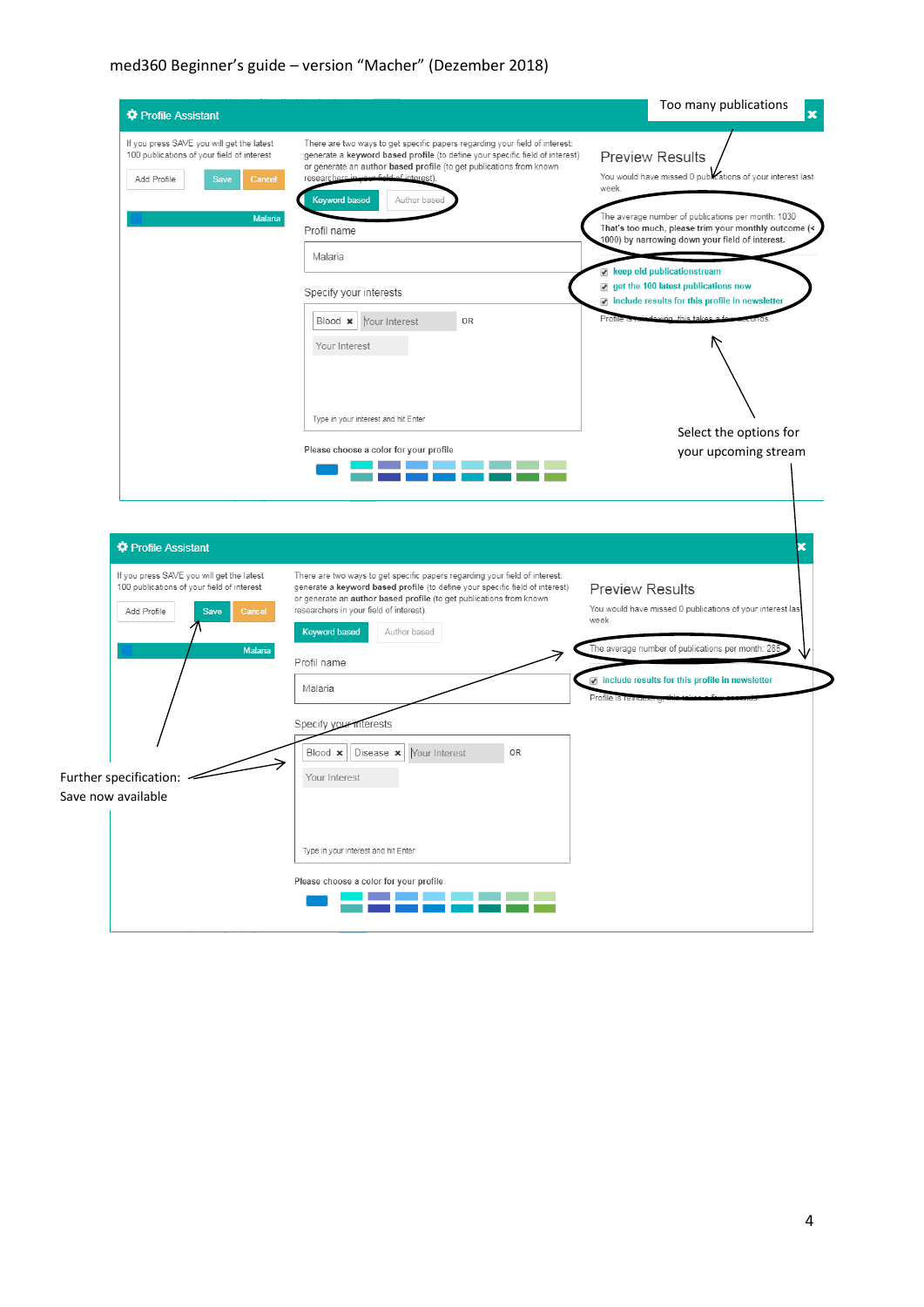You can also select options for your upcoming publications set up. These features will be described in the "Profile Assistant" section of this guide (p. 6).

When you stated your interests, you will be forwarded to the "Let's Start" window. Here you receive a short list of the user interface and available tools. The 100 latest publications that fit your field of interest and your search specifications will be available in the "Stream Folder". After everything is made up, you can hit the "Let's get started" button and be offered all new (not read) publications in the "New" folder of your med360 service. You can now use and experience the awesome tools of the free publication service of med360. Never miss a beat!

### **Log In**

You can log in via the Homepage of med360 (https://www.med360.at/) with the email you registered and your password. After logging in. you will be directed to the "New" folder, where you can see all publications that are new since your last log in or have not been read (or marked unread) by you.

## **Settings/Profile Assistant**

This window opens when you click on the "Profile" button at the top. Here you can see your profiles (if you have enabled more than one profile) and also the "Mark All" option for these profiles. At the top of that list is the "Profile Assistant" button which opens the "Profile Assistant". You have also a list with your profiles right next you the "My Account" button, where you can enable/disable the profiles directly.

|                                        | <b>Mark of the profile</b><br>My Account<br>lax Mustermann<br>next to the paper                                                                                                                                                         | Profile Settings<br>w.<br>Malaria, Profile | X Send Feedback               | <b>O</b> User Guide | <b>E</b> Logout |
|----------------------------------------|-----------------------------------------------------------------------------------------------------------------------------------------------------------------------------------------------------------------------------------------|--------------------------------------------|-------------------------------|---------------------|-----------------|
| Content                                | Impact Factor A All<br>H High MMedium L Low<br>Journal <sup>O</sup><br>N New<br>Author<br>÷                                                                                                                                             | <b>Profile Assistant</b>                   |                               |                     |                 |
| <b>DATE</b><br><b>IMPACT</b><br>$\sim$ | <b>TITLE</b><br><b>AUTHOR</b>                                                                                                                                                                                                           | Mark all<br>✔                              | <b>JOURNAL</b>                |                     | <b>Q</b> EXPORT |
| 3.120 M<br>01.07.2019                  | Theoretical Evaluation and Experimental Validation of Localized Therapeutic Hypothermia Application to Preserve<br>Tamames, II Malaria<br>Residual Hearing After Cochlear Implantation. Malaria                                         | $\checkmark$<br>Profile 2<br>✔             |                               | List of profiles    | ◎ ☆ 前           |
| $- N$<br>01.05.2019                    | PD-L1 testing using the clone 22C3 pharmDx kit for selection of patients with non-small cell lung cancer to receive<br><b>Torous, Vanga F</b><br>immune checkpoint inhibitor therapy: are cytology cell blocks a viable option? Malaria |                                            | J Am Soc Cytopathol           |                     | ◎☆苗             |
| 2.097 M<br>01.05.2019                  | The Influence of Exercise on Cardiovascular Health in Sedentary Adults With Human Immunodeficiency Virus. Mataria<br><b>Webel, Allison R</b>                                                                                            |                                            | J Cardiovasc Nurs             |                     | ◎☆茴             |
| 01.03.2019<br>1.593 M                  | Development of a Time-Resolved Fluorescence Resonance Energy Transfer Ultrahigh-Throughput Screening Assay for<br>Xiong, Jinglin<br>Targeting the NSD3 and MYC Interaction. Malaria                                                     |                                            | <b>Assay Drug Dev Technol</b> |                     | ◎☆苗             |

In the "Profile Assistant" window you can change your field(s) of interest in your stated profiles. You can delete a profile (by clicking on the "Trash" symbol) and/or add a complete new profile with a new field of interest.

If your fields of interest have a paper in common, you can choose which profile will be displayed in front of the other by switching the positions of the profile via the arrow buttons. You can also add a colour to the profiles, which will be displayed as part of the marks next to the papers.

When you created a profile, there is a new option at the right side of the profile:

• Include results for this profile in newsletter: If you decide to get a personalized newsletter via email, you can decide here if you want to be informed about the current profile as well. If you uncheck this option, the current profile won't be part of the newsletter information mail.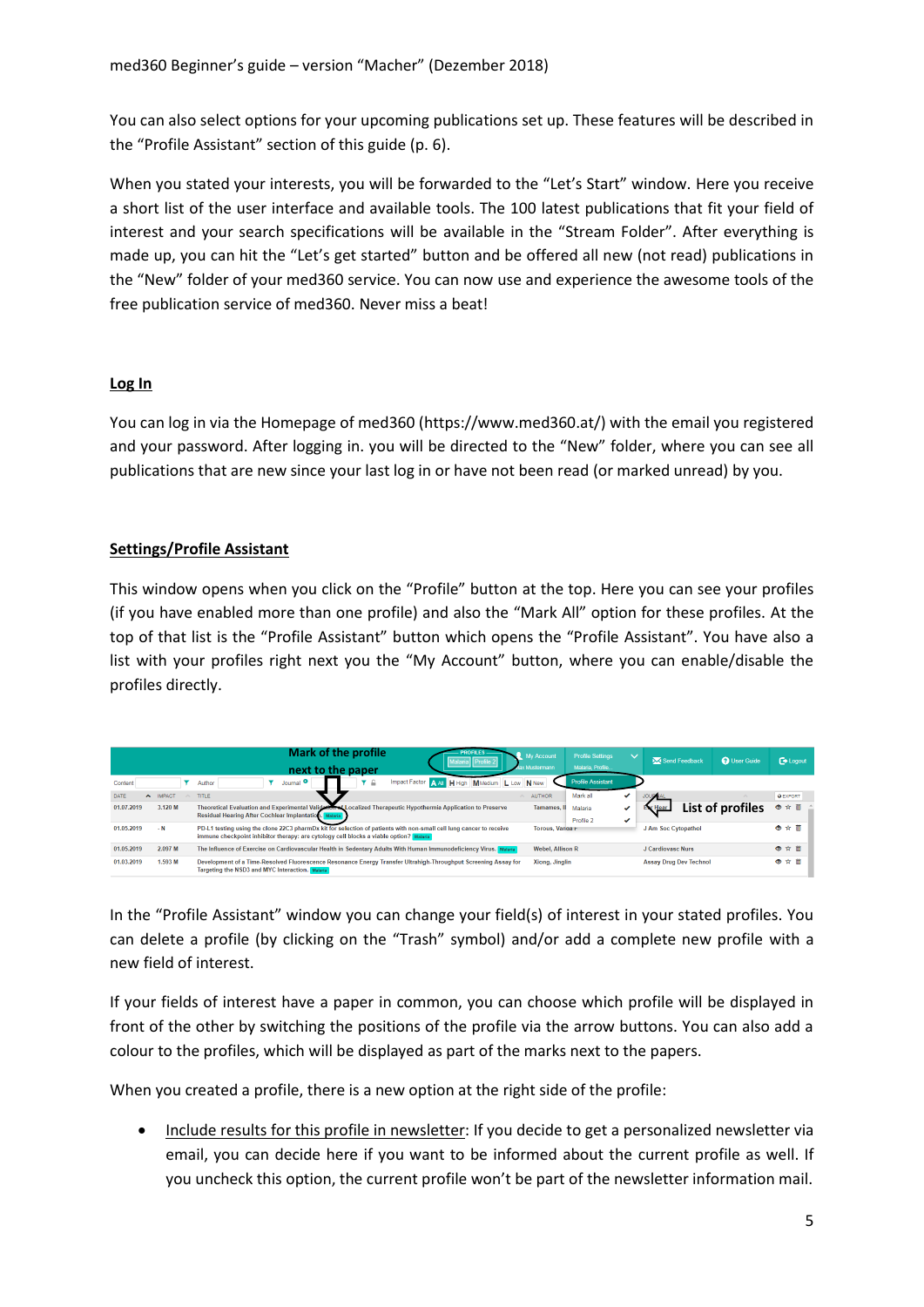| <b>❖</b> Profile Assistant                                                                                      |                                                                                                                                                                                                                                                                                                                                                                                                                                                                                                                                       | $\mathbf x$                                                                                                                                       |
|-----------------------------------------------------------------------------------------------------------------|---------------------------------------------------------------------------------------------------------------------------------------------------------------------------------------------------------------------------------------------------------------------------------------------------------------------------------------------------------------------------------------------------------------------------------------------------------------------------------------------------------------------------------------|---------------------------------------------------------------------------------------------------------------------------------------------------|
| Cancel<br>Add Profile<br>Save<br>Malaria<br>Profile 2<br>The maximum number of profiles (2) has<br>been reached | There are two ways to get specific papers regarding your field of interest:<br>generate a keyword based profile (to define your specific field of interest)<br>or generate an author based profile (to get publications from known<br>researchers in your field of interest).<br><b>Keyword based</b><br>Author based<br>Profil name<br>Profile 2<br>Specify your interests<br>Blood $\star$   Brain $\star$<br>Your Interest<br>OR<br>Your Interest<br>Type in your interest and hit Enter<br>Please choose a color for your profile | <b>Preview Results</b><br>You would have missed 0 publications of your interest last<br>week.<br>The average number of publications per month: 88 |

Just like at the start, there have to be less than 1.000 publications listed for your specifications to be able to save your settings and move on to the med360 service again. At the beginning, you will always receive the latest 100 publications (per profile) that fit your field(s) of interest.

You can of course use the "Author Based" button to create a profile based on the search for a specific author.

Please note that you can't switch between the "Keyword Based" and "Author Based" settings in an existing profile. You have to delete and create a new profile, if you wish to change the search type. Also you can't combine the 2 types of search options.

When adapting an old profile, there are 2 additional optional settings on the right side of the "Profile Assistant"

- Keep old publication stream: you keep all publications added to the "Stream Folder" until now and add the publications of the new profile to them. If you uncheck this option, the publications in the stream folder for this profile will be deleted and only the articles of the new profile settings will be displayed.
- Get the 100 latest publications now: you can choose to get the latest 100 publications regarding your stated interests. If you uncheck this option, no publications will be added to the stream immediately, but you will receive all new articles that are going to be released in the future.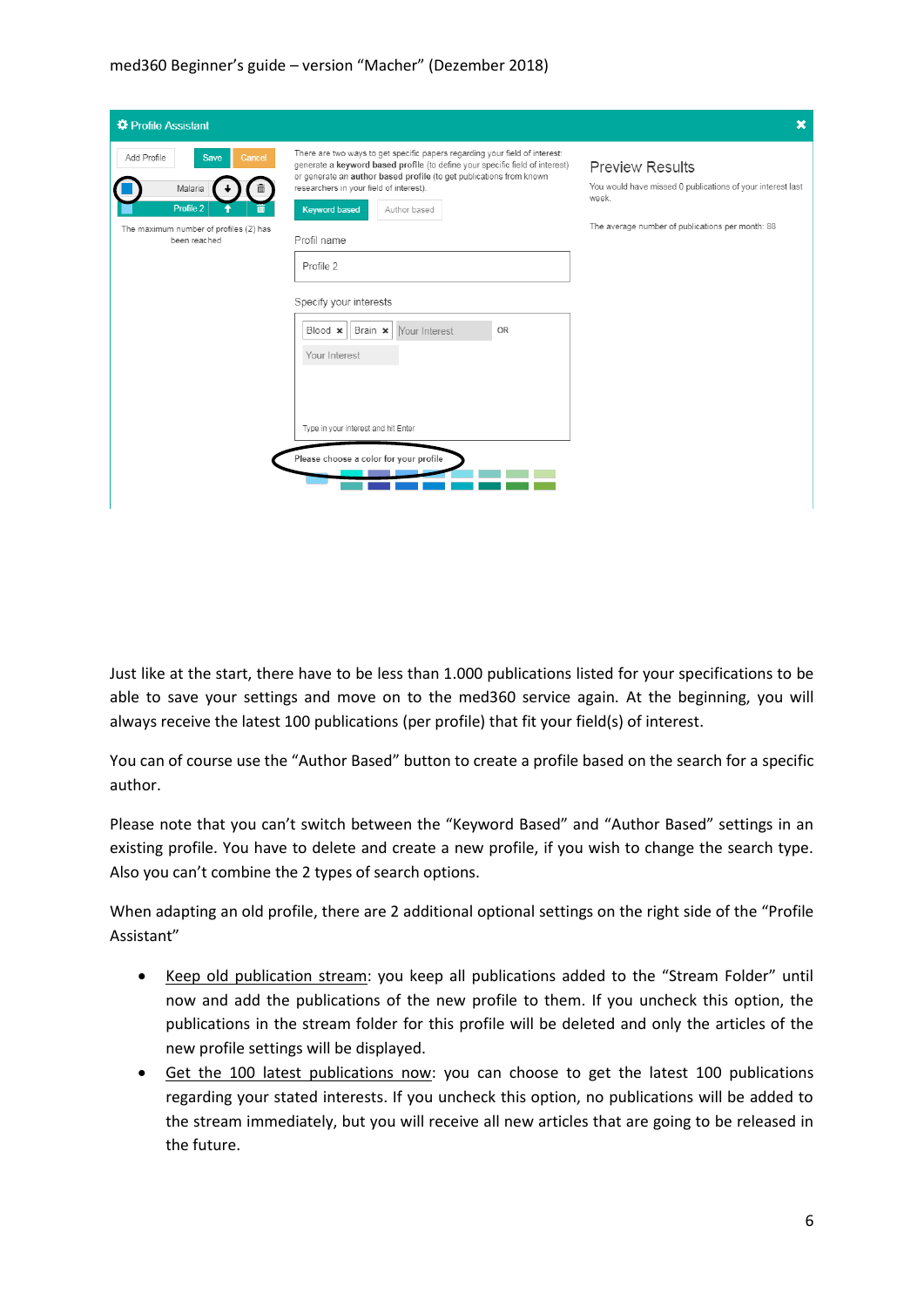#### med360 Beginner's guide – version "Macher" (Dezember 2018)

| <b>☆</b> Profile Assistant                                                                                                                                                          |                                                                                                                                                                                                                                                                                                                                      | $\mathbf x$                                                                                                                                                                                              |
|-------------------------------------------------------------------------------------------------------------------------------------------------------------------------------------|--------------------------------------------------------------------------------------------------------------------------------------------------------------------------------------------------------------------------------------------------------------------------------------------------------------------------------------|----------------------------------------------------------------------------------------------------------------------------------------------------------------------------------------------------------|
| If you press SAVE you will get the latest<br>100 publications of your field of interest<br>Add Profile<br>Cancel<br><b>Save</b><br>â.<br><b>Malaria</b><br>÷<br>⋒<br>Profile 2<br>٠ | There are two ways to get specific papers regarding your field of interest:<br>generate a keyword based profile (to define your specific field of interest)<br>or generate an author based profile (to get publications from known<br>researchers in your field of interest).<br><b>Keyword based</b><br>Author based<br>Profil name | <b>Preview Results</b><br>You would have missed 0 publications of your interest last<br>week.<br>The average number of publications per month: 25                                                        |
| The maximum number of profiles (2) has<br>been reached                                                                                                                              | Malaria<br>Specify your interests<br>Your Interest<br>Blood *<br>Disease<br>brain<br>OR                                                                                                                                                                                                                                              | keep old publicationstream<br>✔<br>get the 100 latest publications now<br>$\overline{\mathcal{L}}$<br>$\sqrt{ }$ include results for this profile in newslett<br>is reindexing, this takes a few<br>Pron |
| <b>Adapted Profile</b>                                                                                                                                                              | Your Interest<br>Type in your interest and hit Enter<br>Please choose a color for your profile                                                                                                                                                                                                                                       | <b>New Profile</b><br>options                                                                                                                                                                            |

#### **My Account**

In "My Account" (at the top) you can adjust your account settings like changing your personal data (Email, titles/graduations, name…).

You can also adjust your "Information Mail Settings". You receive an information mail after you didn't log in to med360 for a set time (X days). Then you will be notified about the number of publications in your field of interest as well as some examples for these publications. The number of examples given in this way can be specified under "maximum number of publications listed".

| ዹ<br>User max@mustermann.at                           | $\overline{\mathbf{A}}$<br>$\mathbf{x}$<br>User max@mustermann.at | $\boldsymbol{\mathsf{x}}$ |
|-------------------------------------------------------|-------------------------------------------------------------------|---------------------------|
| User Account                                          | User Account<br>$\checkmark$                                      | $\blacktriangle$          |
| Organisation                                          | Information Mail Settings                                         | $\checkmark$              |
| Title<br>Dr. Prof.                                    | Days<br>Frequency<br>$\overline{4}$                               |                           |
| <b>First Name</b><br>Max                              | Maximum number of<br>5<br>publications listed                     | publications per mail     |
| <b>Last Name</b><br>Mustermann                        | Cancel<br>Update                                                  |                           |
| Title (suffix)<br>BA                                  |                                                                   |                           |
| <b>E-Mail Address</b><br>vschwindsackl@know-center.at |                                                                   |                           |
| Expires<br>never                                      |                                                                   |                           |
| Newsletter                                            |                                                                   |                           |
| Recommendations                                       |                                                                   |                           |
| <b>Update</b><br>Cancel                               |                                                                   |                           |
| Information Mail Settings                             | $\blacktriangle$                                                  |                           |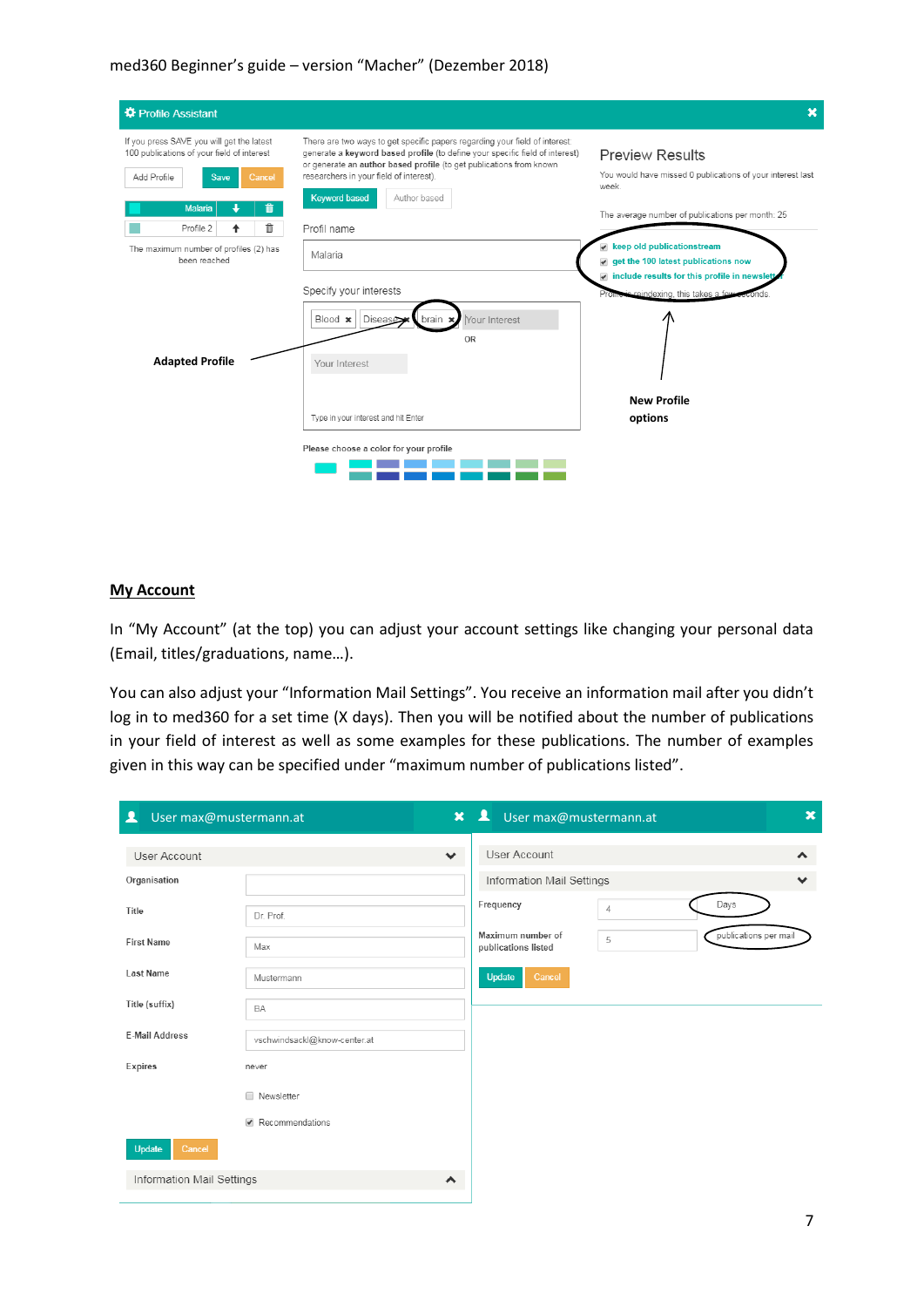#### **Content**

You can open the content of a publication by clicking on the respective publication. The content states the title, the author(s), the publishing journal and the abstract of the publication as well as the DOI link of the paper. In addition, there are some tools in there to better use med360 and organize your publications.

| <b>CONTENT v</b>                                                                                                                                                                                                                                                                                                                                                                                                                                                                                                                                                                                                                                                                                                                                                                                                                                                                                                                                                                                                                                                                                                                                                                                                                                                                                                                                                          |
|---------------------------------------------------------------------------------------------------------------------------------------------------------------------------------------------------------------------------------------------------------------------------------------------------------------------------------------------------------------------------------------------------------------------------------------------------------------------------------------------------------------------------------------------------------------------------------------------------------------------------------------------------------------------------------------------------------------------------------------------------------------------------------------------------------------------------------------------------------------------------------------------------------------------------------------------------------------------------------------------------------------------------------------------------------------------------------------------------------------------------------------------------------------------------------------------------------------------------------------------------------------------------------------------------------------------------------------------------------------------------|
| < Previous                                                                                                                                                                                                                                                                                                                                                                                                                                                                                                                                                                                                                                                                                                                                                                                                                                                                                                                                                                                                                                                                                                                                                                                                                                                                                                                                                                |
| Identification of highly potent α-glucosidase inhibitory and antioxidant constituents from Zizyphus rugosa bark: enzyme kinetic and molecular<br>docking studies with active metabolites.                                                                                                                                                                                                                                                                                                                                                                                                                                                                                                                                                                                                                                                                                                                                                                                                                                                                                                                                                                                                                                                                                                                                                                                 |
| Sichaem, Jirapast, Aree, Thammarat, Lugsanangarm, Kiattisak, Tip-Pyang, Santi<br>Pharmaceutical biology<br>(Impact Factor: 1.916 ↑+0.000 +)<br>DOI: https://dx.doi.org/10.1080/13880209.2017.1304426 corv<br>Found Keywords: test, high, blood                                                                                                                                                                                                                                                                                                                                                                                                                                                                                                                                                                                                                                                                                                                                                                                                                                                                                                                                                                                                                                                                                                                            |
| Go to Publication<br>Recommend -<br>← Export<br><b>m</b> Delete<br>* Add to Favorites<br>Mark unread                                                                                                                                                                                                                                                                                                                                                                                                                                                                                                                                                                                                                                                                                                                                                                                                                                                                                                                                                                                                                                                                                                                                                                                                                                                                      |
| Previous studies have shown that extracts of Zizyphus rugosa Lam. (Rhamnaceae) bark contained phytoconstituents with antidiabetic potential to lower blood glucose levels in diabetic rats. However, there has been no report<br>potential antidiabetic inhibitors. We evaluated the α-glucosidase inhibitory and antioxidant activities of Z. rugosa extract. Moreover, the active phytochemical constituents were isolated and characterized. The α-glucosida<br>the bark of Z. rugosa was assayed as well as the antioxidant activity. Active compounds (1-6) were isolated, the structures were determined, and derivatives (2a-21) were prepared. All compounds were tested for their a-gluc<br>antioxidant (DPPH) activities. The active q-glucosidase inhibitors (1-6) were isolated from Z. rugosa bark and 12 derivatives (2a-2)) were prepared. Compound 2 showed the most powerful yeast o-glucosidase inhibitory activi<br>display only weak inhibition toward rat intestinal a-glucosidase. Moreover, compound 6 showed the most potent antioxidant activity (IC50 42.8 µM). The molecular docking results highlighted the role of the carboxyl moiety o<br>bonding. These results suggest the potential of Z, rugosa bark for future application in the treatment of diabetes and active compounds 1 and 2 have emerged as promising molecules for therapy. |

- Go to the Publication: Open the publication in your standard browser for reading and/or downloading
- Mark as read/unread: Mark a paper as read (or as unread), if you wish to put it back into the "New" folder (or again out of the "New" folder, if the button was clicked by accident) if you clicked the paper but can't finish reading in time, so you won't forget to finish it later on.
- Copy: Copy the DOI link of the publication for further usage.
- Add to Favorites: Add the respective publication to your "Favorite" folder to find it faster for further research.
- Favorites: If there is more than one profile assigned to the paper, you can click on the button to choose, if you want this paper to be added as a favorite to one or to both profiles.
- Delete: Add the publication to the "Discarded" folder and delete it from the other folders.
- Trash: If there is more than one profile assigned to the paper, you can click on the button to choose, if you want this paper to be deleted from one or both of your profiles profiles.
- Next/Prev: Simply go to the next/last publication in line by hitting the "Next"/"Prev" button

| <b>CONTENT v</b>                                                                                                                                                                                                                                                                                                                                                                                                                                                                                                                                                                                                                                                                                                                                                                                                                                                                                                                                                                                                                                                                                                                                                                                                                                                                                                                                                                                                 |
|------------------------------------------------------------------------------------------------------------------------------------------------------------------------------------------------------------------------------------------------------------------------------------------------------------------------------------------------------------------------------------------------------------------------------------------------------------------------------------------------------------------------------------------------------------------------------------------------------------------------------------------------------------------------------------------------------------------------------------------------------------------------------------------------------------------------------------------------------------------------------------------------------------------------------------------------------------------------------------------------------------------------------------------------------------------------------------------------------------------------------------------------------------------------------------------------------------------------------------------------------------------------------------------------------------------------------------------------------------------------------------------------------------------|
| <previous next=""></previous>                                                                                                                                                                                                                                                                                                                                                                                                                                                                                                                                                                                                                                                                                                                                                                                                                                                                                                                                                                                                                                                                                                                                                                                                                                                                                                                                                                                    |
| Protective effects of Ficus carica leaves on glucose and lipids levels, carbohydrate metabolism enzymes and $\beta$ -cells in type 2 diabetic rats.                                                                                                                                                                                                                                                                                                                                                                                                                                                                                                                                                                                                                                                                                                                                                                                                                                                                                                                                                                                                                                                                                                                                                                                                                                                              |
| Stephen Irudayaraj, Santiagu, Christudas, Sunil, Antony, Stalin, Duraipandiyan, Veeramuthu, Naif Abdullah, Al-Dhabi, Ignacimuthu, Savarimuthu<br>Pharmaceutical biology<br>(Impact Factor: 1.916 ↑+0.000 +)                                                                                                                                                                                                                                                                                                                                                                                                                                                                                                                                                                                                                                                                                                                                                                                                                                                                                                                                                                                                                                                                                                                                                                                                      |
| DOI: https://dx.doi.org/10.1080/13880209.2017.1279671 corv<br>Found Keywords: cell, blood, high test, high, blood                                                                                                                                                                                                                                                                                                                                                                                                                                                                                                                                                                                                                                                                                                                                                                                                                                                                                                                                                                                                                                                                                                                                                                                                                                                                                                |
| <b>B</b> Go to Publication<br>* Favorites -<br><export<br><math>\rightarrow</math> Recommend <math>\sim</math><br/>Mark unread</export<br>                                                                                                                                                                                                                                                                                                                                                                                                                                                                                                                                                                                                                                                                                                                                                                                                                                                                                                                                                                                                                                                                                                                                                                                                                                                                       |
| The decoctions of Ficus carica Linn. (Moraceae) leaves are used in the folklore treatment of diabetes. To evaluate the effect of F, carica on glucose and lipids levels, carbohydrate metabolism enzymes and B-cells protectiv<br>induced in 15 days high-fat diet (HFD)-fed Wistar rats by intraperitoneal injection of streptozotocin (STZ) (40 mg/kg). The ethyl acetate extract (250 and 500 mg/kg) of F. carica leaves was administered for 28 days. Oral g<br>insulin tolerance tests (ITT) were evaluated on 15th and 25th days, respectively. The ethyl acetate extract (250 and 500 mg/kg) of n F. carica leaves showed significant effect (p < 0.005) in the levels of blood glucose, to<br>and hepatic glycogen. In OGTT, F, carica (250 and 500 mg/kg) significantly (p<0.005) detained the increase in blood glucose levels at 60 and 120 min and in ITT, F, carica enhanced the ducose utilization significantly (p <<br>control. Further, the altered activities of key carbohydrate metabolizing enzymes such as glucose-6-phosphatase, fructose-1,6-bisphosphatase and hexokinase in the liver tissue of diabetic rats were significantly (p < 0.005<br>with F. carica. Immumohistochemical studies of islets substantiated the cytoprotective effect on pancreatic B-cells. F. carica leaves exerted significant effect on carbohydrate metabolism enzymes with promising hypoglycemi<br>rats. |

 Recommend: Recommend the paper to others, who could benefit from the topic of the publication. Enter an Email address and the link to the paper is sent immediately. If the receiver is already using med360, the publication will be listed in the "Recommended" folder, if the receiver doesn't have a med360 account, an invitation is also added to the link to the recommendation.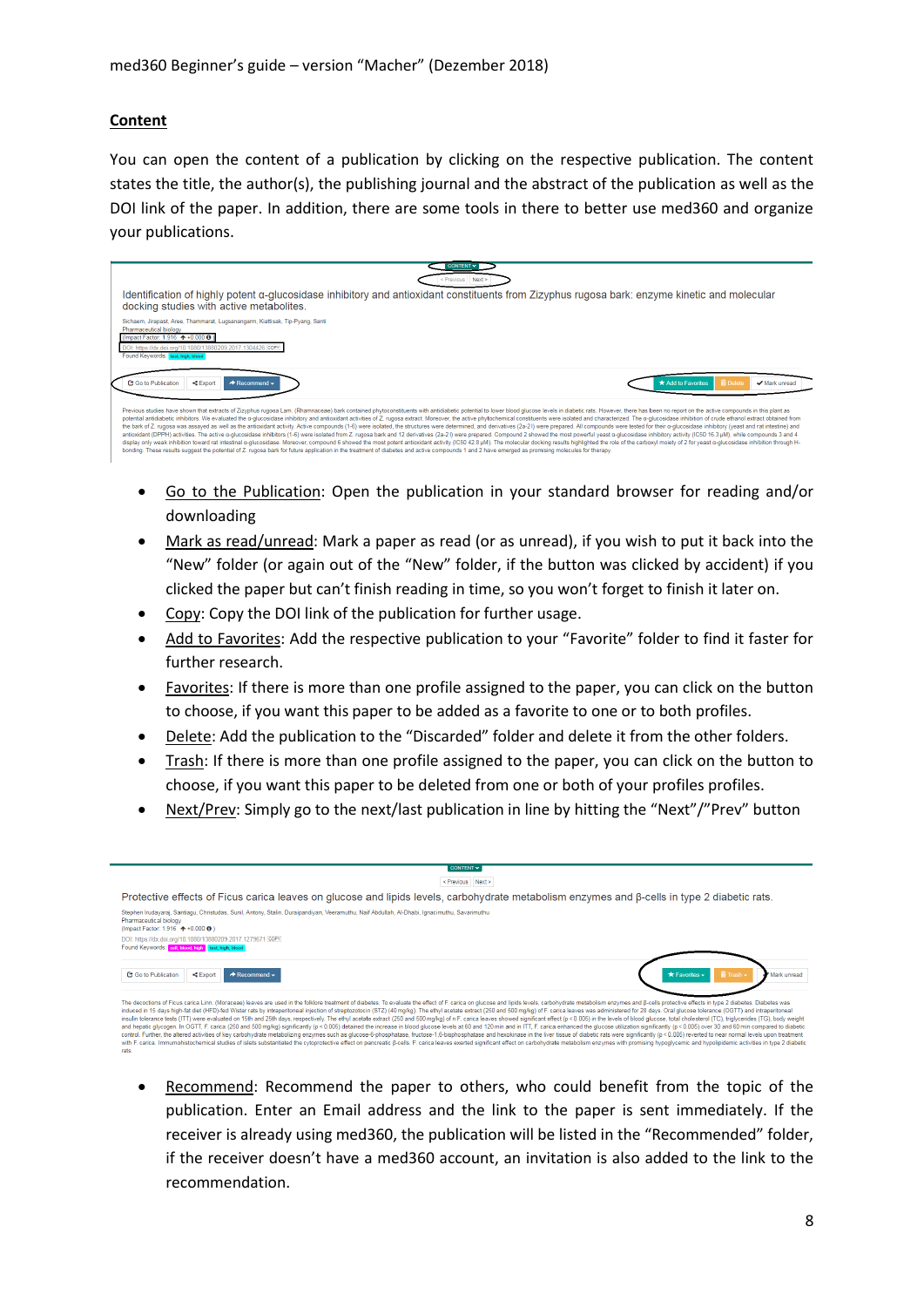The person who recommended a paper to you will be displayed in the content window (replaces profile information). (Impact Factor: 1.576 ↑+0.297 ↑)

DOI: https://dx.doi.org/10.1080/17513758.2018.14

Recommended by: Dr. Prof. Max Mustermann, BA

■ Go to Publication ● Export → Recom ete **V** Mark unread  $\blacktriangleright$  Mail ies is a zor otic, fatal and p **E** Face and co al rapid Seller's Nables is a zoonome, ratar and pro<br>Rhabdoviridae. It affects all warm-<br>except in Islands like Australia and<br>people receive rabies post-exposu weise aux napu aus yn amban is mei de art fan de ferfoar fan de ferfoar fan de ferfoar fan de ferfoar fan de de<br>Italianj and histopathological methods are still in use for diagnosis of rabise. Direct immundluoroscent test  $\bullet$  Twitter axis (PFP) an about epi ..........<br>pav. trans nwww<br>pathog sis advan ild. Ra appropriate preve on and control strategies 7  $\overline{r}$  a **T** Journal **Y** & Impact Factor AM  $\mathbf{v}$ Was gibt's Neues? ntial inhibitors of 1-deoxy-d-xy pathogenesis, public health concerns and advand pathogenesis, public health concerns and adva tion O Export → Re **G** Go to 

You can also share the publication via Facebook or Twitter.

 Export: The "Export" Button will lead the user to the list of various citations styles which can be downloaded or copied for further usage. By clicking on the button, a new window containing tabs with the different citation styles will appear. Switch between the tabs to find the citation style that fits you the best.

| $\boldsymbol{\mathsf{x}}$<br>Citation COPY DOWNLOAD                                                                                                                                                                                                                                                                                                                                                                                                                                                                                                                                                                                             | Citation COPY DOWNLOAD<br>$\mathbf x$                                                                                                                                                                                                                                                                                                                                                                                                                                                                                                                                                                                 |
|-------------------------------------------------------------------------------------------------------------------------------------------------------------------------------------------------------------------------------------------------------------------------------------------------------------------------------------------------------------------------------------------------------------------------------------------------------------------------------------------------------------------------------------------------------------------------------------------------------------------------------------------------|-----------------------------------------------------------------------------------------------------------------------------------------------------------------------------------------------------------------------------------------------------------------------------------------------------------------------------------------------------------------------------------------------------------------------------------------------------------------------------------------------------------------------------------------------------------------------------------------------------------------------|
| Endnote/RIS<br>BibTex<br>@article{Stephen Irudayaraj, Santiagu:2017:https://dx.doi.org/10.1080/13880209.2017.1279671,<br>title = {Protective effects of Ficus carica leaves on glucose and lipids levels, carbohydrate metabolism e<br>year = ${2017}$ ,<br>date = ${2017-12}$ .<br>doi = {https://dx.doi.org/10.1080/13880209.2017.1279671},<br>author = {Stephen Irudayaraj, Santiagu and Christudas, Sunil and Antony, Stalin and Duraipandiyan, Ve<br>journal = {Pharm Biol},<br>language = {English},<br>abstract = {The decoctions of Ficus carica Linn. (Moraceae) leaves are used in the folklore treatment of<br>$\blacktriangleright$ | Endnote/RIS<br><b>BibTex</b><br>TY - JOUR<br>DA - 2017-12<br>PY - 2017<br>TI - Protective effects of Ficus carica leaves on glucose and lipids levels, carbohydrate metabolism enzyme<br>JO - Pharm Biol<br>AU - Stephen Irudayaraj, Santiagu<br>AU - Christudas, Sunil<br>AU - Antony, Stalin<br>AU - Duraipandiyan, Veeramuthu<br>AU - Naif Abdullah, Al-Dhabi<br>AU - Ignacimuthu, Savarimuthu<br>DO - https://dx.doi.org/10.1080/13880209.2017.1279671<br>LA - English<br>N2 - The decoctions of Ficus carica Linn. (Moraceae) leaves are used in the folklore treatment of diabetes.<br>$ER -$<br>$\mathbf{F}$ / |
|                                                                                                                                                                                                                                                                                                                                                                                                                                                                                                                                                                                                                                                 |                                                                                                                                                                                                                                                                                                                                                                                                                                                                                                                                                                                                                       |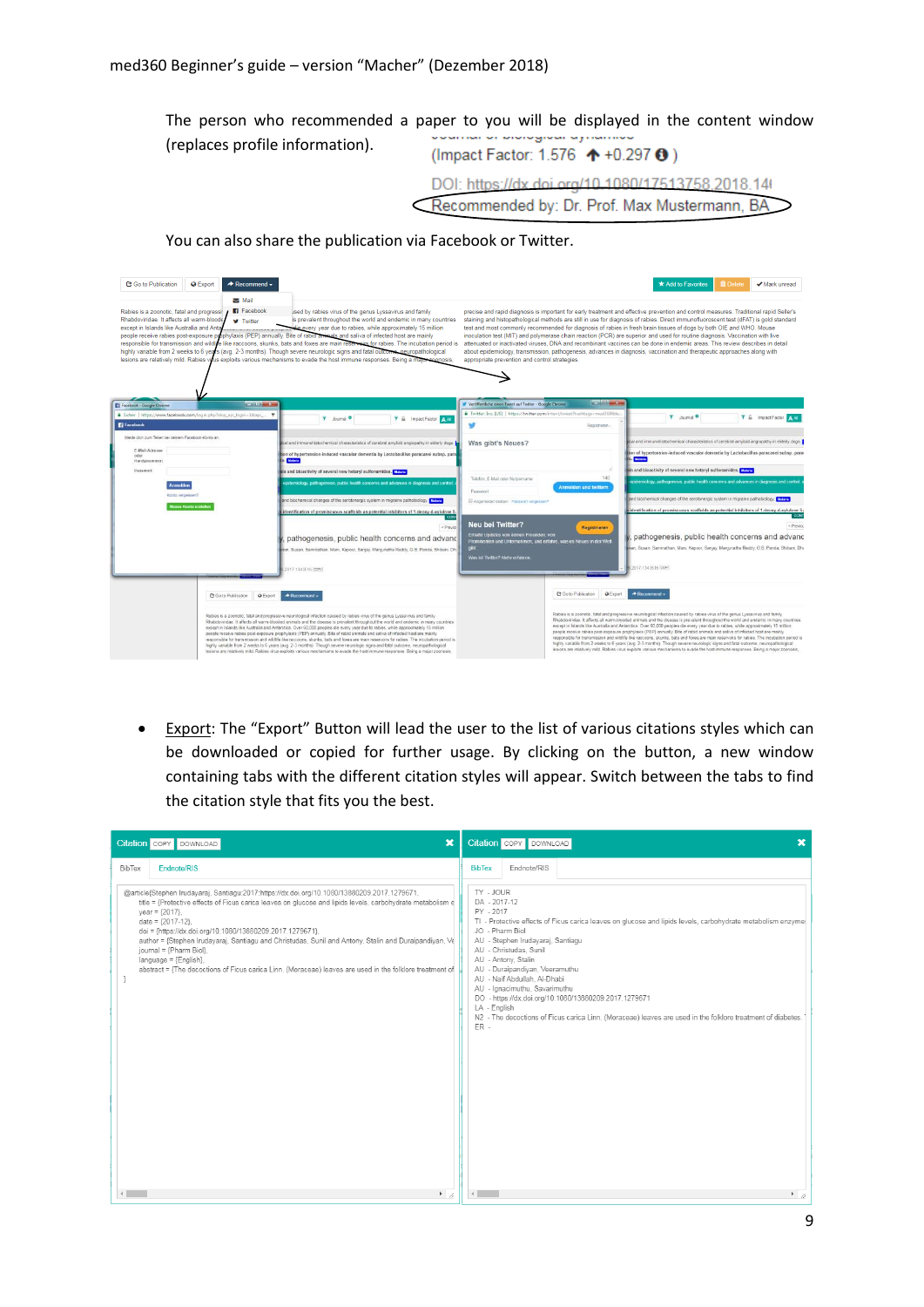• Impact Factor: Here you can see the current impact factor of the article. The arrow next to the impact factor states, if the factor changed comparing to the last year (up, down). When the cursor of the mouse is on the "i" symbol, you can see the whole impact factor history of the publication.

The content can be closed at any time by clicking on "Content". You can also jump to the next or previous paper and view the respective content with the buttons below the "Content" button.

### **Folders**



### **Stream**

Every publication regarding your field of interest (including your specifications) in listed in this folder, regardless of being marked as read/unread/favourite or being recommended to you.

If you change your profile, your publications which are assigned to the profile won't be lost. The new search results will be added to the current stream folder. If you wish to delete the old publications from your stream folder, you can delete the profile in the profile assistant.

#### New

This folder is displayed after logging in to med360. By clicking on one of the new publications, it is tagged as "read" and will be moved out of the "New" folder. It will still be available in the "Stream" folder. If you wish a paper to be placed back in the "New" folder, click onto the publication to open the content window and press the button "Mark as unread". If there are no new articles in this folder, you can switch to other folders using the displayed buttons.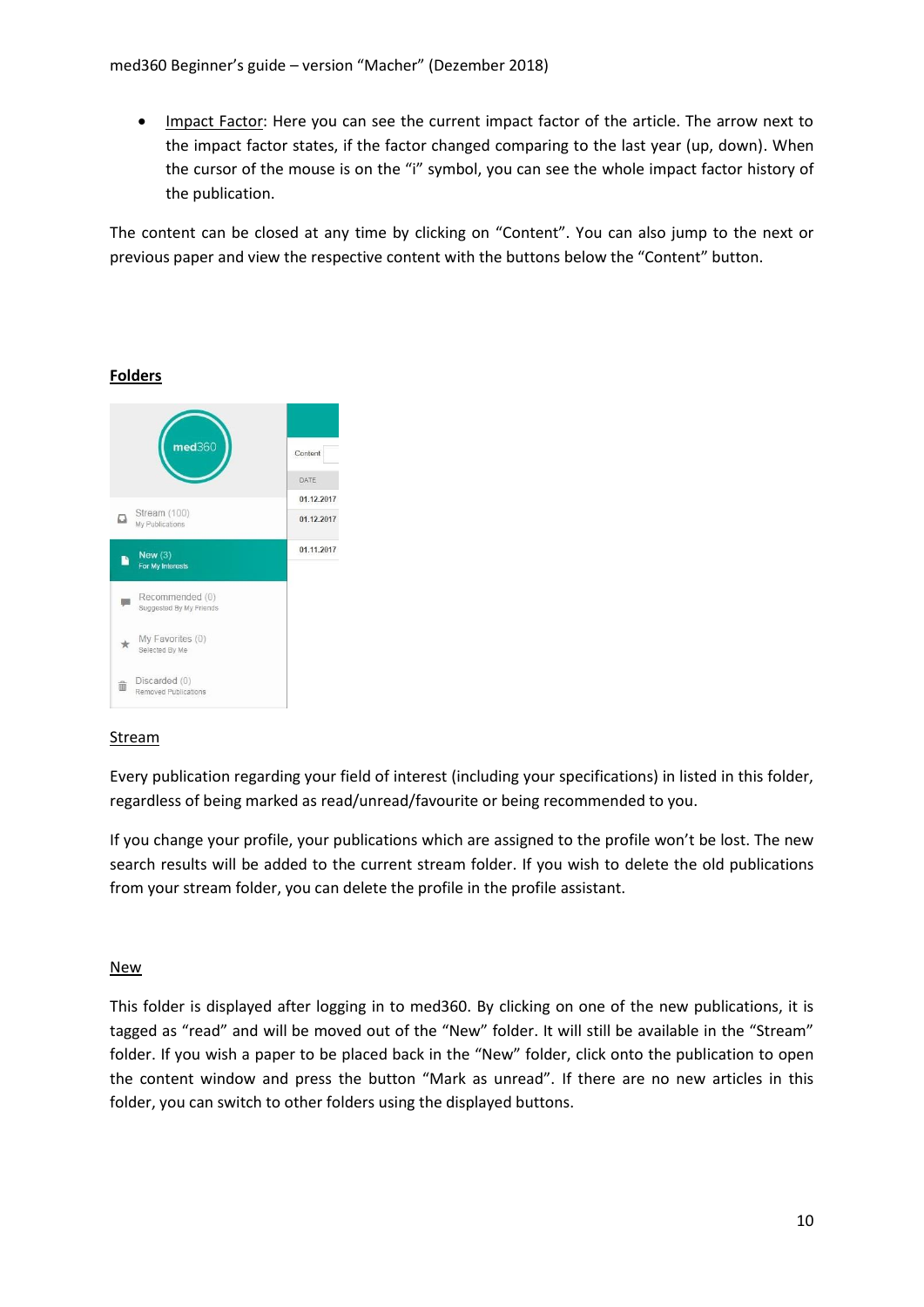| Content                 | Author       | Journal <sup>O</sup>                                                                                                                               | T & Impact Factor A All H High MMer |
|-------------------------|--------------|----------------------------------------------------------------------------------------------------------------------------------------------------|-------------------------------------|
| DATE A<br><b>IMPACT</b> | TITLE A      |                                                                                                                                                    |                                     |
|                         |              | There are currently no publications in this folder. You can or switch to another folder or switch to the Profile Assistant to alter your settings: |                                     |
| Recommended<br>Stream   | My Favorites | <b>Profile Assistant</b>                                                                                                                           |                                     |
|                         |              |                                                                                                                                                    |                                     |

There is also another feature here: the "All" button (next to the "Export" button). This will mark all new publications in the folder as read, so you don't have to click on every paper.



#### Recommended

If another user of med360 thinks a paper could be of interest for you, the publication can be recommended. All recommendations are listed in this folder, regardless of being marked as read/unread/favourite.

#### My Favorites

Publications that fit your needs or are very useful to you can be saved to your favourites. These are listed in this folder regardless of being marked as read/unread or being recommended to you.

#### **Discarded**

If you think a paper doesn't fit your interests well enough, you can discard (delete) a paper. Other service platforms terminate those publications and they would never be found again. Med360 saves these pares in the "Discarded" folder, so you can find if you need them for some research in the future.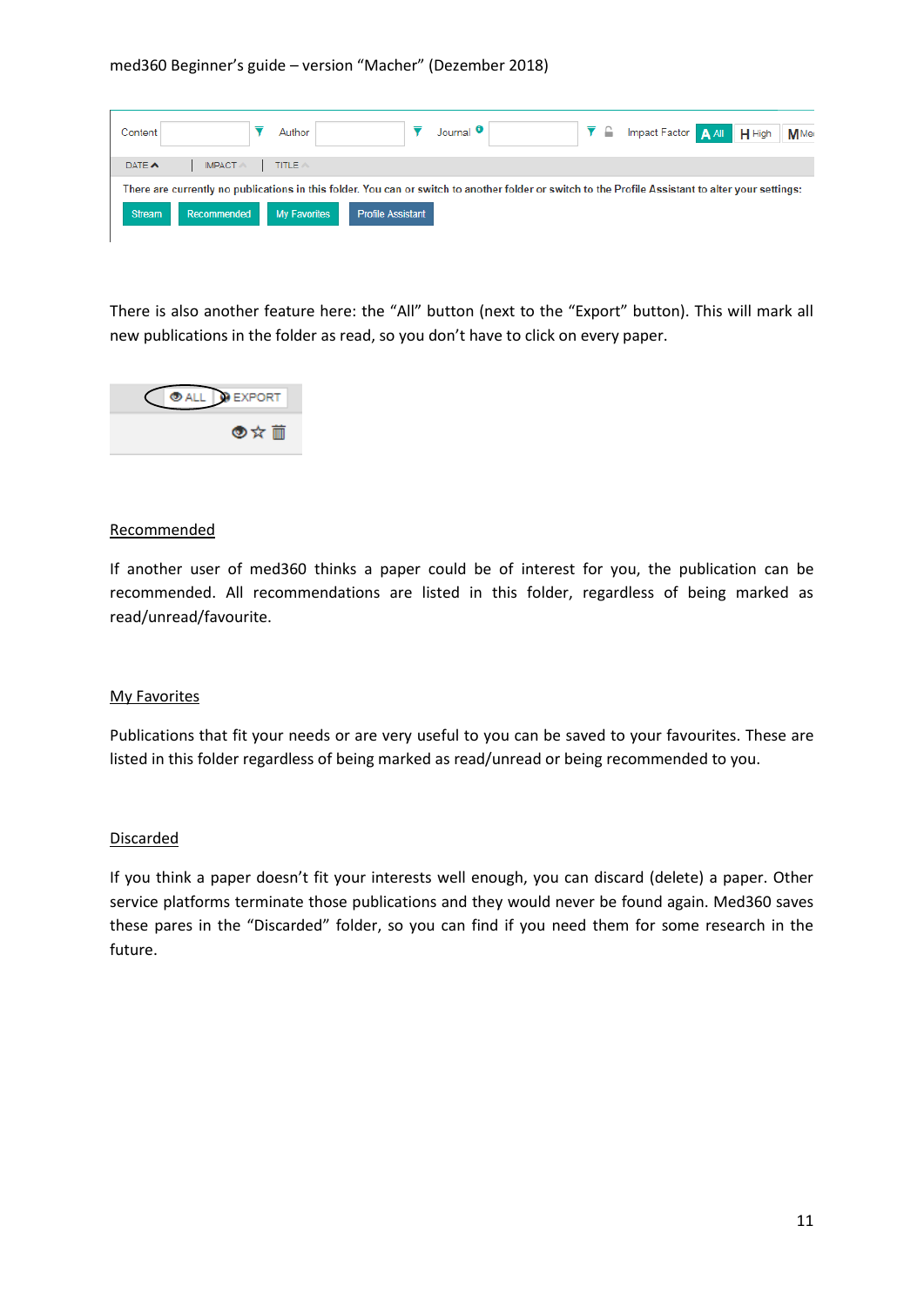#### **Main Window**

The main window shows the publications listed in the respective folder. There are many characteristics listed there even without opening the content:

- Date of publishing
- Impact Factor
- Title
- Author
- Journal

There are also the buttons for "Mark as Read/Unread", "Add to Favorites" and "Delete" at the right end of the respective paper (Eye, Star and Dustbin symbols). You can also use the search icons at the top to find a specific publication or sort the publications by their amount of the impact factor. You can also click on the "open lock" symbol to list only open access publications. Open access publications also have the "open lock" symbol in front of the title of the publication.

At the top right is the "Export" button, which enables the user to export the citations of all listed publications for you. This feature is described more precisely in the "Content Window" section (p. 7 - 9).

There are also the profile markers displayed next to the papers.

| Content    |               | Journal <sup>O</sup><br>Author<br><b>M</b> Medium<br>L Low<br>H High                                                                                                                              | N New             |                         |               |
|------------|---------------|---------------------------------------------------------------------------------------------------------------------------------------------------------------------------------------------------|-------------------|-------------------------|---------------|
| DATE A     | <b>IMPACT</b> | TITLE:                                                                                                                                                                                            | <b>AUTHOR</b>     | <b>JOURNAL</b>          | <b>EXPORT</b> |
| 01.12.201  | <b>916 M</b>  | Identification of highly potent a-glucosidase inhibitory and antioxidant constituents from Zizyphus rugosa bark: enzyme kinetic and<br>molecular docking studies with active metabolites. Profile | Sichaem, Jirapast | <b>Pharm Biol</b>       |               |
| 01.12.2017 | 4.293 H       | Synthesis and bioactivity of several new hetaryl sulfonantides.                                                                                                                                   | Taslimi, Parham   | J Enzyme Inhib Med Chem | ◎☆苗           |
| 01.12.2017 | 4.259 H       | Arterial graft with elastic layer structure grown from gells. Protect                                                                                                                             | Yokovama, Utako   | Sci Rep                 | ◎☆首           |
| 01.12.2017 | 3.656 H       | Persistent lymphopenia is a risk factor for ICU-acquired infections and for death in ICU patients with sustained hypotension at<br>admission. Profile 2                                           | Adrie, Christophe | Ann Intensive Care      | ◎☆苗           |

#### **Search**

At the top or the main window are the search and listing options. You can list the papers due to their impact factors ("High", "Medium" and "Low" if they already have an impact factor, "New" is considered for publications that don't have a listed impact factor yet) or search all listed publications (according to listing options and the folder you are searching in) for a specific content, author or journal. Enter the Name of an author or a journal and you will receive all possible findings as a recommendation. Choose the search option(s) that fit(s) you the most. If you wish to ignore one search category for a moment, but don't want to delete the content, just click on the "Filter" symbol on the right of each search option (it will turn grey as well as the search option). Click on it again, if you want the search option to be again part of the whole search. Confirm your search by pressing enter or clicking on the recommended author/journal in the search bar.

You can also sort the listed publications by the categories at the top (date, impact factor, title, author, journal) by clicking on the arrow next to the respective category. The arrow is black, if the sorting feature is active (else it is grey).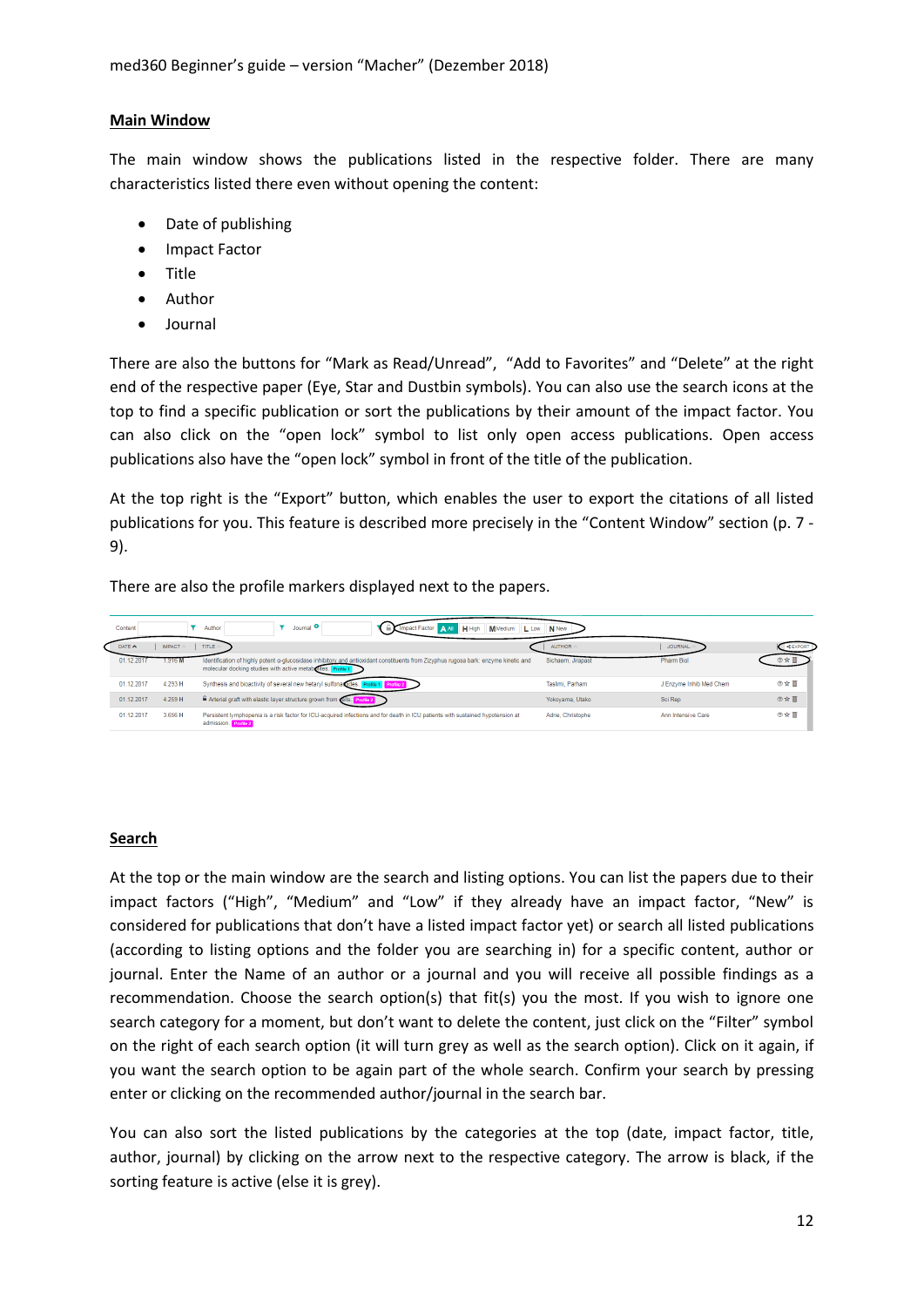If you want to have a complete list of the journals listed in med 360, click on the "i" symbol next to the journal search bar to open a new window containing the complete list.

|                                   |               | Content ignored (grey)                                                                                                                                                                                                   |                     |                         |                                 |
|-----------------------------------|---------------|--------------------------------------------------------------------------------------------------------------------------------------------------------------------------------------------------------------------------|---------------------|-------------------------|---------------------------------|
| ∿                                 |               | Author recommended                                                                                                                                                                                                       |                     |                         |                                 |
| Content                           |               | Jaumal <sup>O</sup><br>Taslimi, Par<br>Impact Factor A All<br>Author<br>H High                                                                                                                                           | MMedium L Low N New |                         |                                 |
| DATE<br>$\boldsymbol{\mathsf{A}}$ | <b>IMPACT</b> | Taslimi, Parham                                                                                                                                                                                                          | <b>AUTHOR</b>       | <b>JOURNAL</b>          | <b><export< b=""></export<></b> |
| 01.12.2017                        | 1.916 M       | m.by pressing "FN<br>identification of highly potent a-glucosidase inhibitory and antioxidant constituents from Zizyphus rugosa bark: enzyme kinetic and<br>molecular docking studies with active metabolites. Profile 1 | Sichaem, Jirapast   | Pharm Biol              | ◎☆苜                             |
| 01.12.2017                        | 4.293 H       | Synthesis and bioactivity of several new hetaryl sulfonamides. Profile 1 Profile 2                                                                                                                                       | Taslimi, Parham     | J Enzyme Inhib Med Chem | ◎☆首                             |
| 01.12.2017                        | 4.259 H       | Arterial graft with elastic layer structure grown from cells. Profile 2                                                                                                                                                  | Yokoyama, Utako     | Sci Rep                 | ◎☆前                             |
| 01.12.2017                        | 3.656 H       | Persistent lymphopenia is a risk factor for ICU-acquired infections and for death in ICU patients with sustained hypotension at<br>admission. Profile 2                                                                  | Adrie, Christophe   | Ann Intensive Care      | ◎☆苗                             |
|                                   |               |                                                                                                                                                                                                                          |                     |                         |                                 |
|                                   |               | Sorting active                                                                                                                                                                                                           |                     |                         |                                 |

If there are no results found for the current search, buttons will be displayed which lead to the other folders or the profile assistant.



#### **Upgrade**

If you wish to upgrade your account to another version of med360 (Basic, Premium), please visit our webshop via the "Shop" button on the bottom left side.

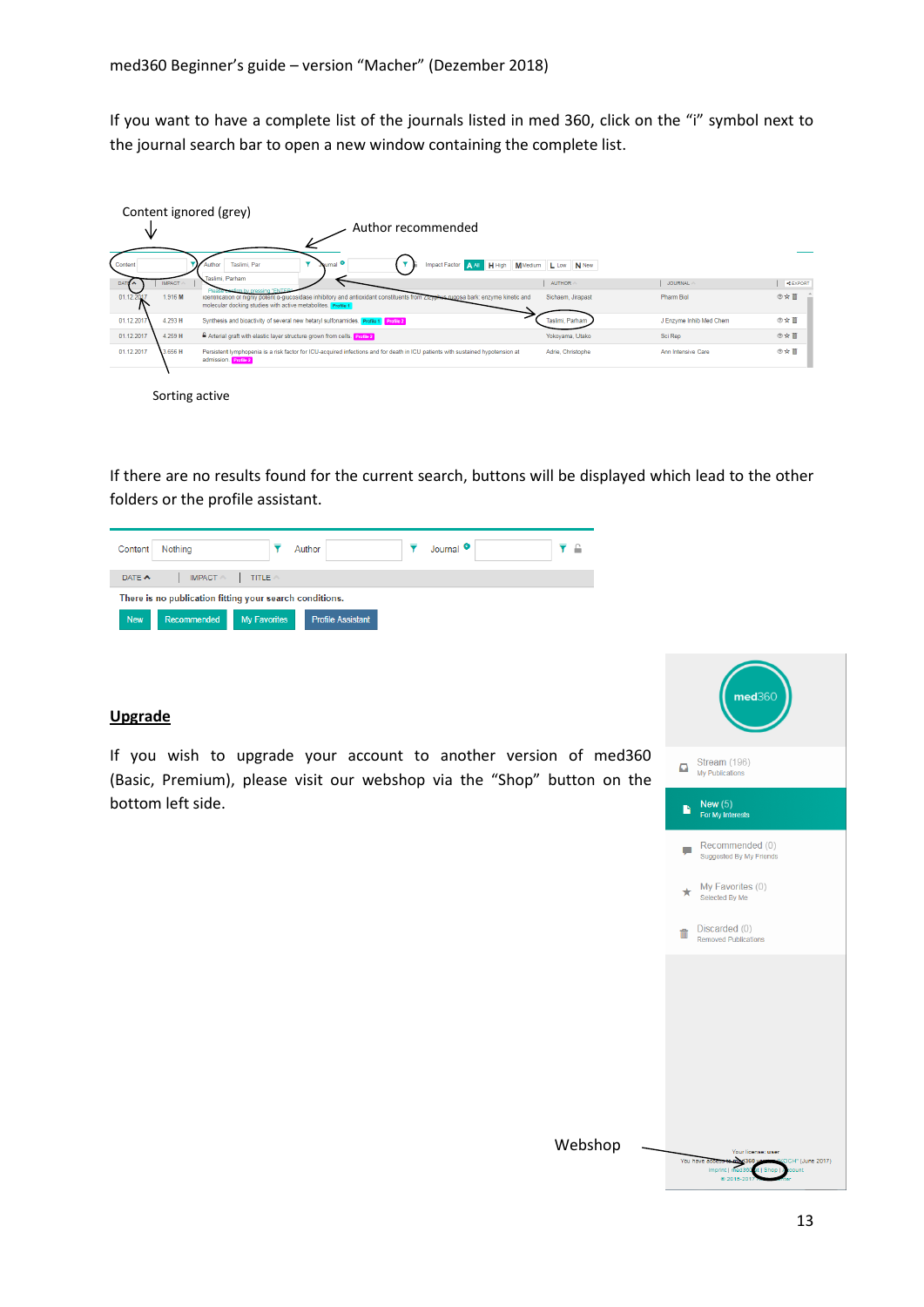#### **News View (Premium User's Only)**

You can view new publications in a more interactive way through the News view. There you have a better look at the publications including the content and abstract of the publication. Just go to the "Switch to News View" button on the right side next to the "Export" button.

| <b>O</b> User Guide      | $\rightarrow$ Logout  |
|--------------------------|-----------------------|
| Switch to News View [95] |                       |
|                          | <b>OALL   @EXPORT</b> |
|                          | ◎☆ 而                  |

Then all new publications will be displayed in a new way.



You can have the whole information by clicking on "More", add the publications to you favourites via the star symbol or delete it right away if it doesn't fit your current needs.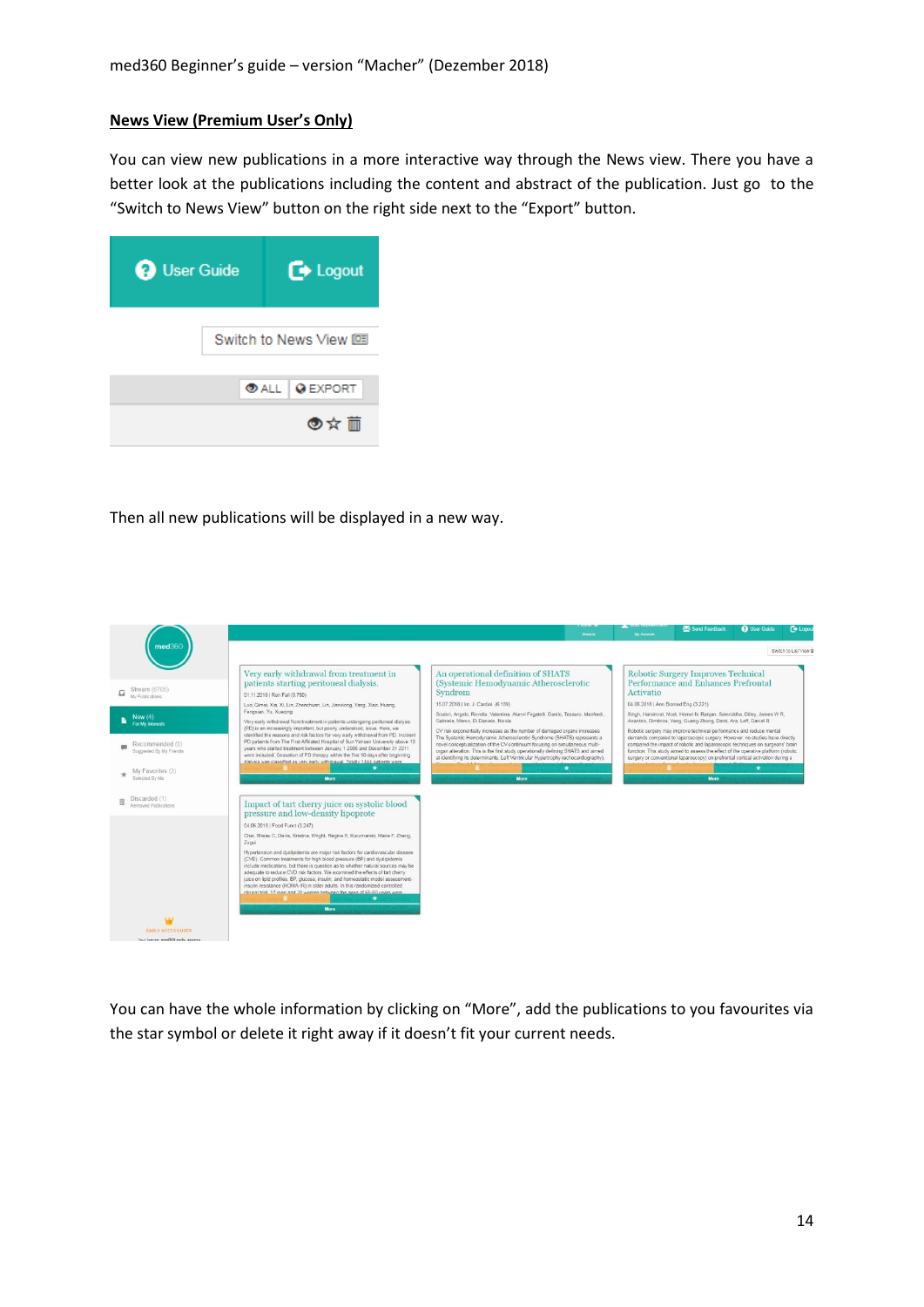If you have any questions or remarks regarding this guide, the system or anything related to this, please contact us [\(info@med360.at\)](mailto:info@med360.at). You can also use the "Send Feedback" button at the top right of med360, to send questions, bug reports or request/suggest new functionalities. We hope you will find this service useful and enjoy this easy to use tool.

## **med360 - never miss a beat!**

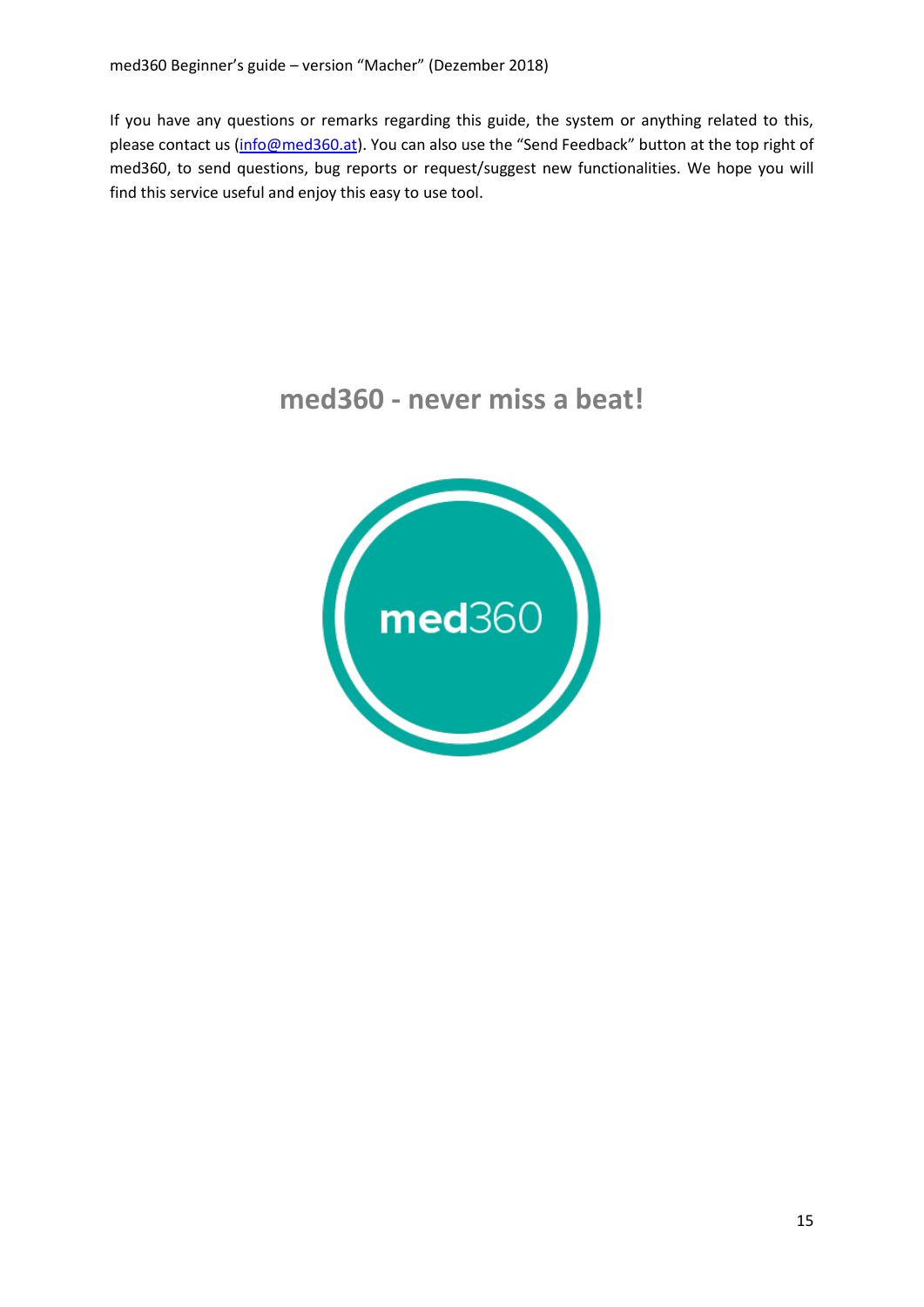# **Index**

|                                                                                                                                                                                                                                      | 8      |
|--------------------------------------------------------------------------------------------------------------------------------------------------------------------------------------------------------------------------------------|--------|
|                                                                                                                                                                                                                                      |        |
|                                                                                                                                                                                                                                      |        |
|                                                                                                                                                                                                                                      |        |
|                                                                                                                                                                                                                                      |        |
|                                                                                                                                                                                                                                      |        |
| Date of publishing 12                                                                                                                                                                                                                |        |
|                                                                                                                                                                                                                                      |        |
|                                                                                                                                                                                                                                      |        |
|                                                                                                                                                                                                                                      |        |
|                                                                                                                                                                                                                                      | 9      |
|                                                                                                                                                                                                                                      | 3      |
|                                                                                                                                                                                                                                      |        |
|                                                                                                                                                                                                                                      | -10    |
|                                                                                                                                                                                                                                      | 8      |
| Homepage <u>Samua and the set of the set of the set of the set of the set of the set of the set of the set of the set of the set of the set of the set of the set of the set of the set of the set of the set of the set of the </u> |        |
|                                                                                                                                                                                                                                      | 10; 12 |
| High, Medium, Low, New 1997 and 1997 and 1997 and 1997 and 1997 and 1997 and 1997 and 1997 and 1997 and 1997 a                                                                                                                       | 12     |
|                                                                                                                                                                                                                                      | 10     |
|                                                                                                                                                                                                                                      | 6      |
|                                                                                                                                                                                                                                      | 7      |
|                                                                                                                                                                                                                                      | 12     |
|                                                                                                                                                                                                                                      | 3, 7   |
|                                                                                                                                                                                                                                      | 5      |
| Log In                                                                                                                                                                                                                               | 5      |